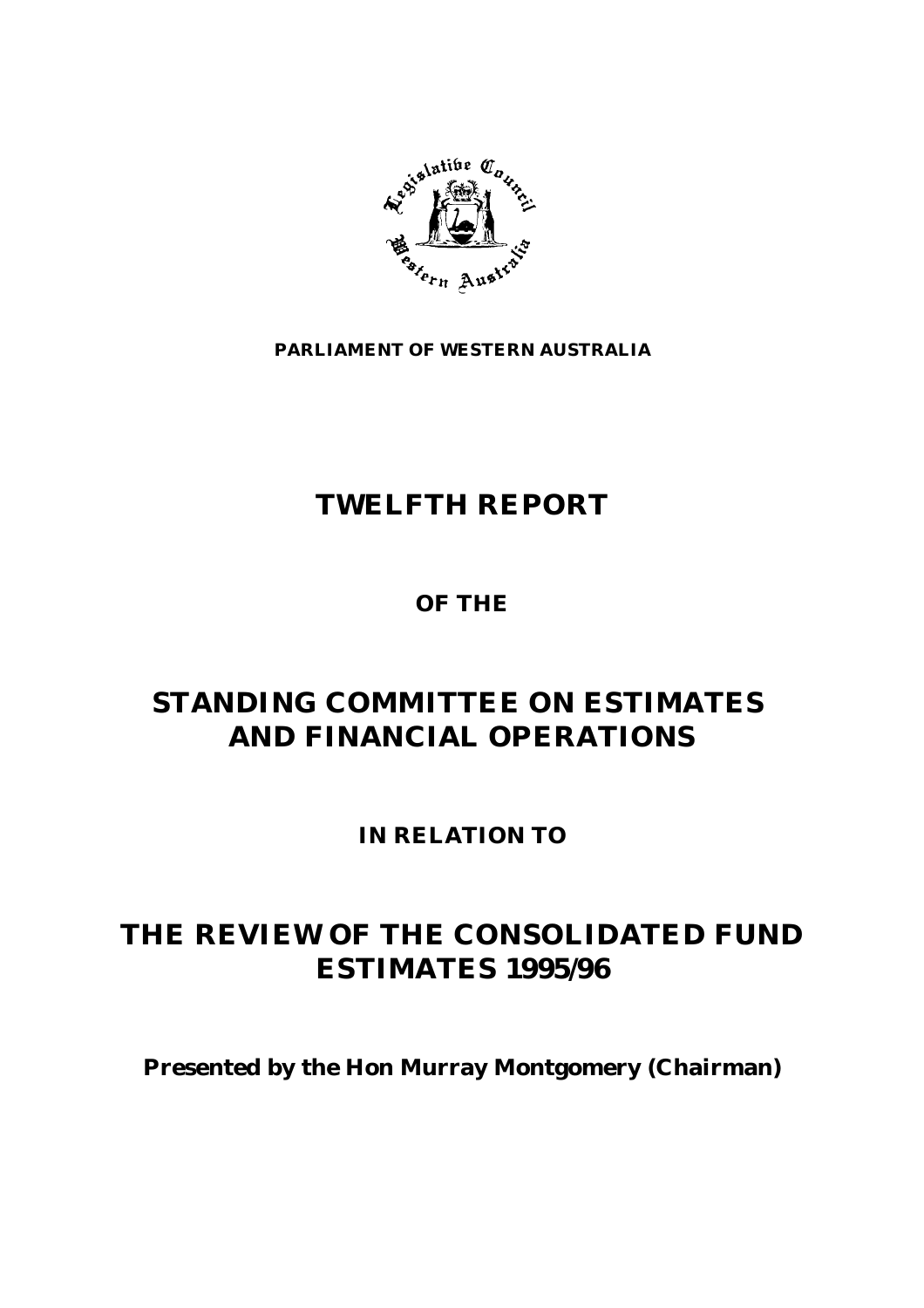#### **STANDING COMMITTEE ON ESTIMATES AND FINANCIAL OPERATIONS**

The Standing Committee was established on December 21 1989 with the following terms of reference:

- 1. There is hereby appointed a Standing Committee to be known as the *Estimates and Financial Operations Committee.*
- 2. The committee consists of 5 members.
- 3. The functions of the Committee are to consider and report on:
	- (a) the estimates of expenditure laid before the Council each year; and
	- (b) any matter relating to the financial administration of the State.
- 4. The Committee shall report on the estimates referred under clause 3 by or within one sitting day of the day on which the second reading of the *Appropriation (Consolidated Revenue Fund) Bill* is moved.
- 5. For the purposes of clause 3(a), the House may appoint not more than 6 members at any stage of its examination.
- 6. A reference in clause 3 to "estimates of expenditure" includes continuing appropriations, however expressed, that do not require annual appropriations.
- 7. The Committee may initiate investigations under clause 3(b) without prejudice to the right of the Council to refer any such matter.

#### **Members of the Committee:**

Hon Murray Montgomery (Chairman) Hon Bob Thomas Hon Muriel Patterson Hon Mark Nevill Hon Iain MacLean

### **Staff of the Committee:**

Ms Karen Schmidt (Advisory/Research Officer) Mr Christopher Richards (Clerk)

### **Previous Reports of the Committee:**

See Attachment C

#### **Address:**

Parliament House, Perth WA 6000, Telephone 222 7222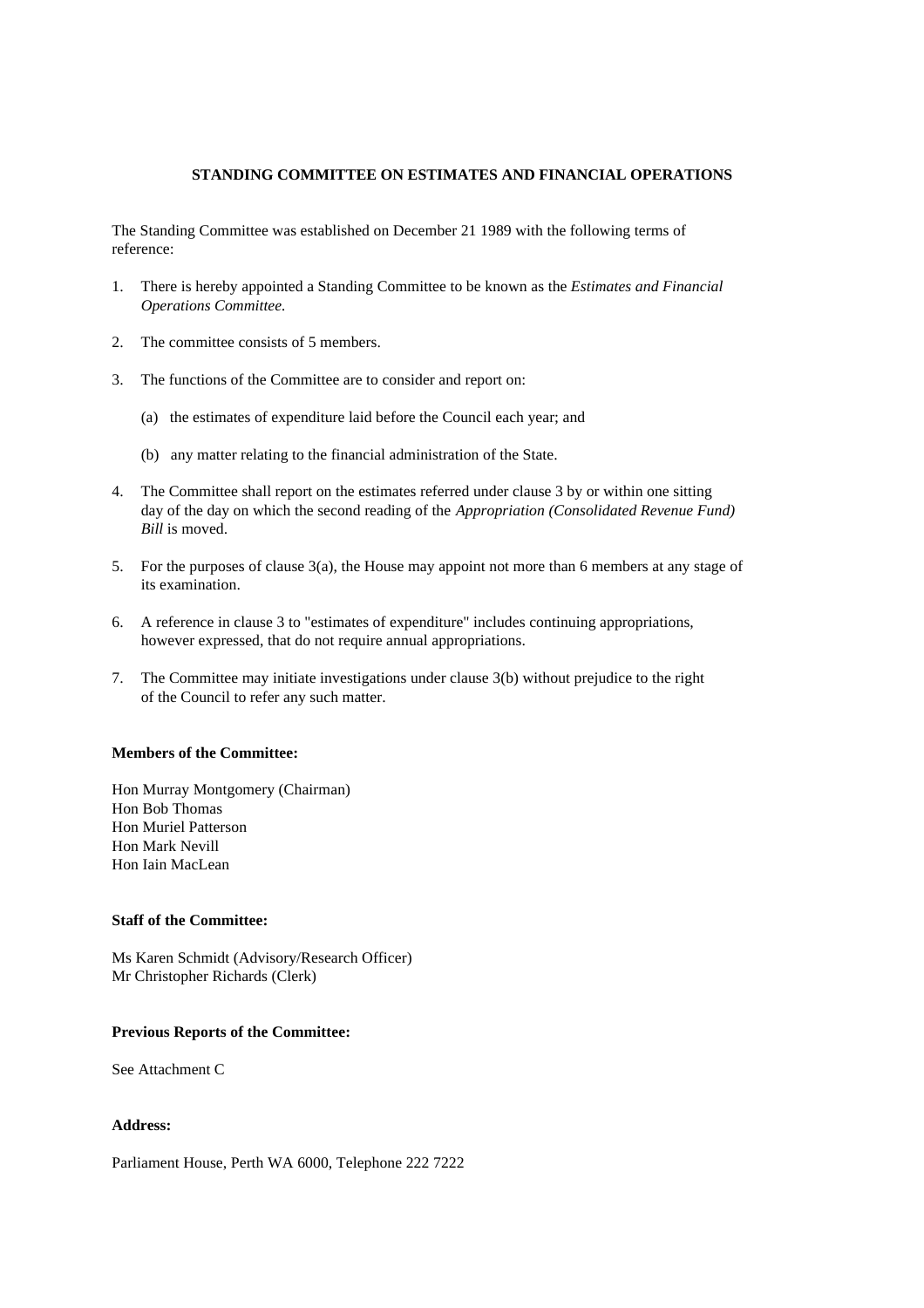# **C O N T E N T S**

| <b>SUBJECT</b>      |                                                   |                           | <b>PAGE</b>             |
|---------------------|---------------------------------------------------|---------------------------|-------------------------|
| 1.                  | <b>BACKGROUND</b>                                 |                           | $\overline{\mathbf{4}}$ |
| 2.                  | REVIEW OF THE CONSOLIDATED FUND ESTIMATES 1994/95 |                           |                         |
|                     | 2.1                                               | <b>FOCUS</b>              | $\overline{\mathbf{4}}$ |
|                     | 2.2                                               | <b>HEARINGS PROCEDURE</b> | 5                       |
|                     |                                                   |                           |                         |
| <b>ATTACHMENT A</b> |                                                   |                           | 6                       |
| <b>ATTACHMENT B</b> |                                                   |                           | $\overline{7}$          |
| <b>ATTACHMENT C</b> |                                                   |                           | 9                       |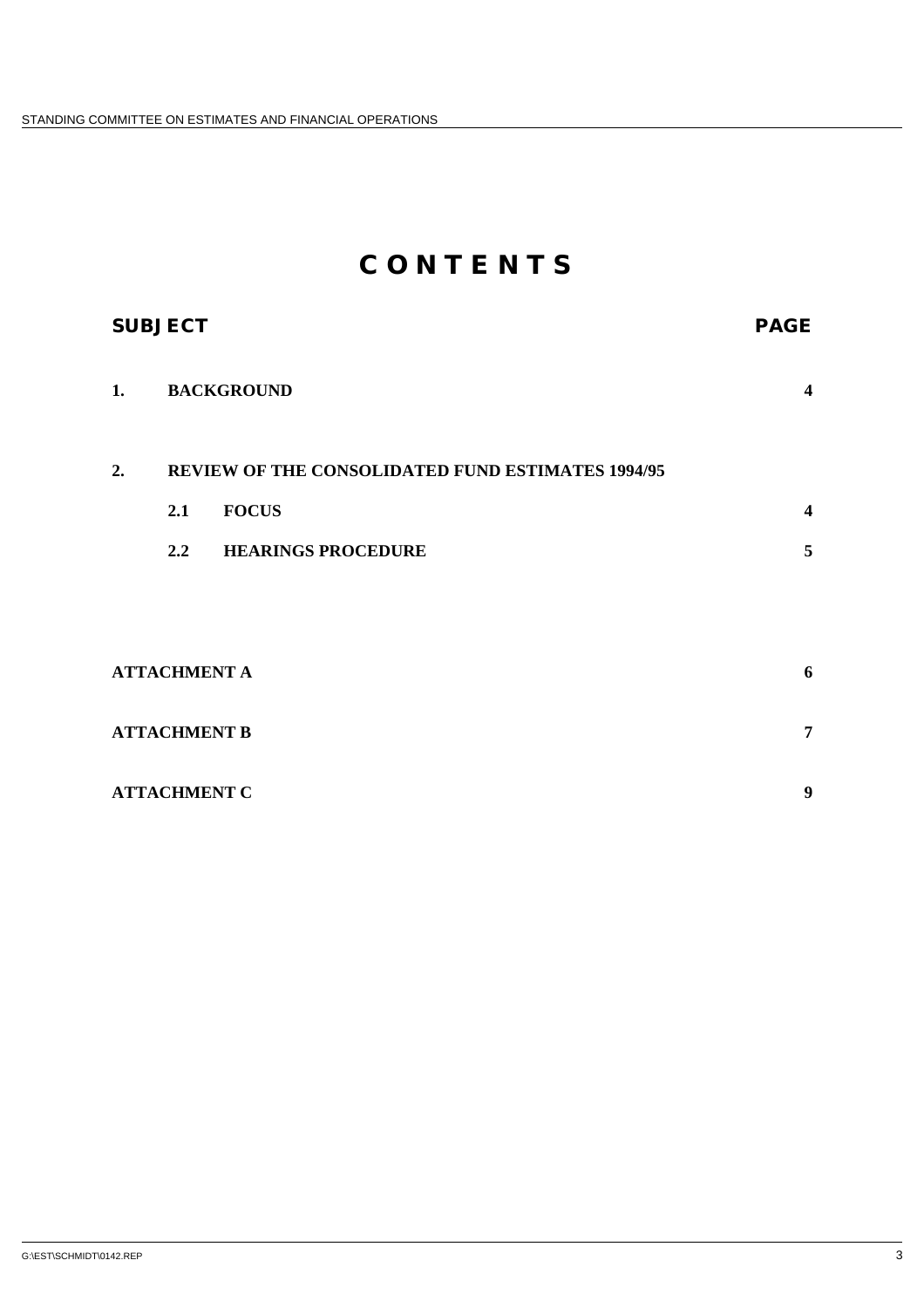# **REVIEW OF THE CONSOLIDATED FUND ESTIMATES 1995/96**

# **1. BACKGROUND**

The Standing Committee on Estimates and Financial Operations was established in December 1989 with two terms of reference relating to the financial management of the state. The second term of reference relates to the Committee's consideration of the annual Estimates of Expenditure. The Committee's 1995 review of the Estimates of Expenditure will be the sixth such review since the Committee was established. During this time, the Committee has refined its approach to the Estimates in a number of ways. First, the Committee has limited the scope of the review to a manageable number of agencies. While this may cause the exclusion of some agencies of interest to Members of the Legislative Council in a given year, it facilitates meaningful examination of each agency under review given the time and resources available to the Committee. Second, the Committee has produced a Procedure Policy for the Estimates hearings to facilitate the smooth conduct of the hearings and to ensure that Members and agency representatives are familiar with the accepted conduct of the hearings. The Procedure Policy also serves to reinforce for Members that the hearings do not constitute a proceeding of the House and, as such, that standing orders relating to such proceedings do not apply. Third, the Committee has instituted a policy of forwarding generic questions to agencies one week prior to the hearings to enable written responses to be tabled at the commencement of each hearing. This enables the Committee to deal with a greater number of questions during the course of the hearings and provides agency representatives with an indication of the interests of non-Committee Members of the House.

The Committee's Ninth Report regarding the 1994/95 Consolidated Fund Estimates contained a number of recommendations requiring comment and/or action by the House, the Executive, and the Committee. With the exception of two recommendations, all of these have been addressed. Of the two outstanding recommendations, the fifth recommendation regarding the Committee's intended review of the Treasurer's Advance Account has been incorporated into the Committee's current review of financial administration legislation. Second, the Committee has received advice from the Minister for Primary Industry in relation to the Committee's eleventh recommendation regarding the review of that portfolio, and intends to meet with representatives from the portfolio later in the year.

# **2. REVIEW OF THE CONSOLIDATED FUND ESTIMATES 1994/95**

# **2.1 FOCUS**

The Committee's terms of reference permit the Committee to examine all agencies included in the annual estimates of expenditure. In 1994 the Committee selected a limited number of agencies for review in the interests of conducting a more thorough examination of each agency with the time and resources available. The Committee resolved to continue this practice in 1995. The Committee decided, however, to alter the means of selecting the agencies to be reviewed in order to afford Members of the Legislative Council formal input into the Estimates programme. To this end, in May the Committee invited Members of the Legislative Council to nominate five agencies for inclusion in the Estimates programme. The Committee was disappointed by the response from Members, only three of whom nominated agencies. The Committee does not intend to continue this consultative practice in 1996 unless specifically requested by Members. A list of the agencies to be examined during the 1995/96 Estimates hearings appears at Attachment A.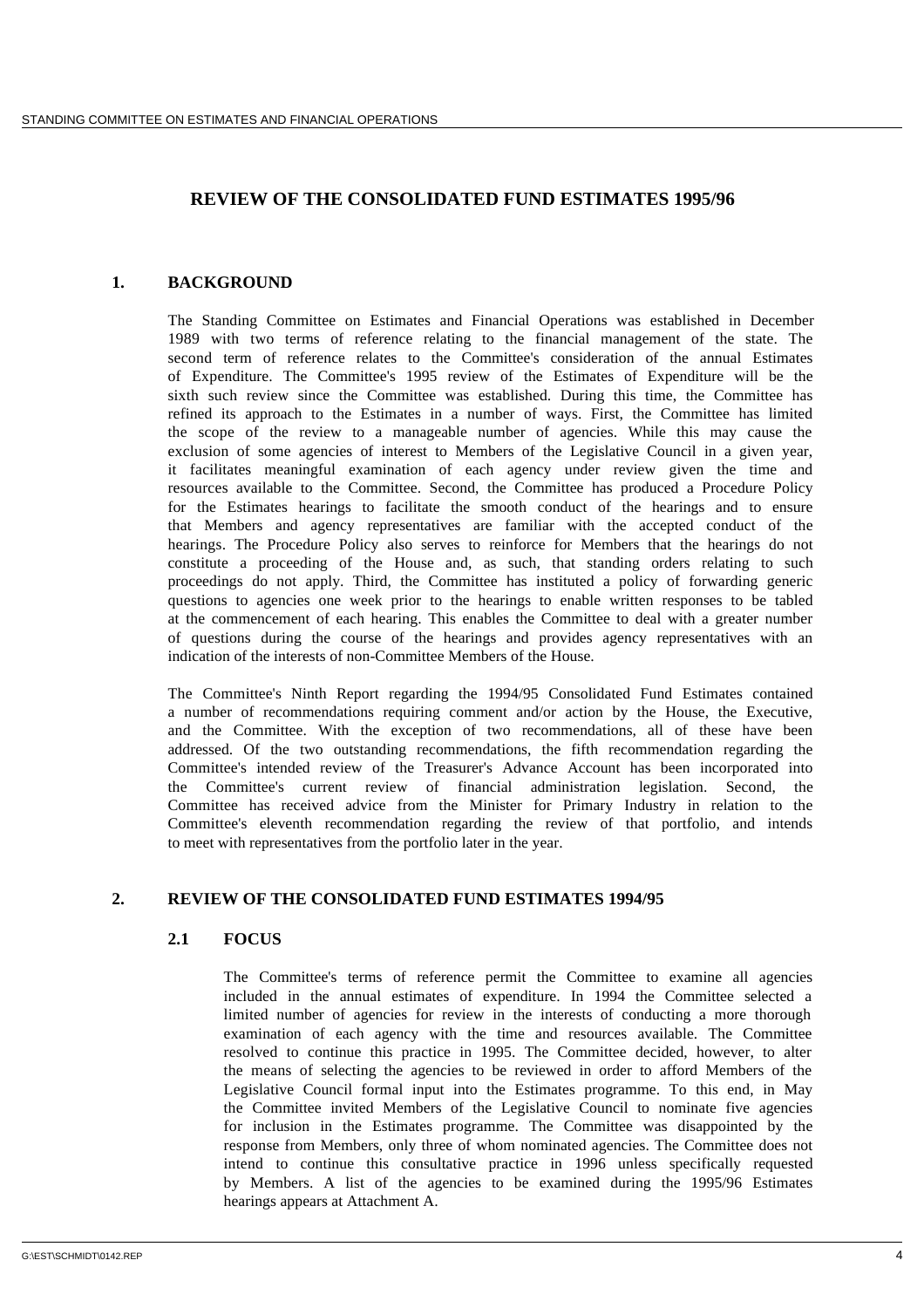The Committee intends to pursue a number of cross-agency issues during the course of the hearings. These will include agency progress in the development of performance indicators; procedures followed by agencies in identifying services to be contracted out; monitoring of service contracts; the implementation of accrual accounting; and microeconomic reform.

# **2.2 HEARINGS PROCEDURE**

In 1994 the Committee introduced a procedure policy for the Estimates hearings. This incorporated the order of questions, the procedure for asking questions, the types of questions permitted, the procedure for questions taken on notice, and the circulation of questions and procedural guidelines prior to the Estimates hearings. Further to recommendations of the Committee's Tenth Report regarding the Consolidated Fund Estimates 1994/95, the Committee has amended the Procedure Policy to afford agencies more time to respond to outstanding questions and questions on notice. A copy of the Procedure Policy for 1995/96 appears at Attachment B.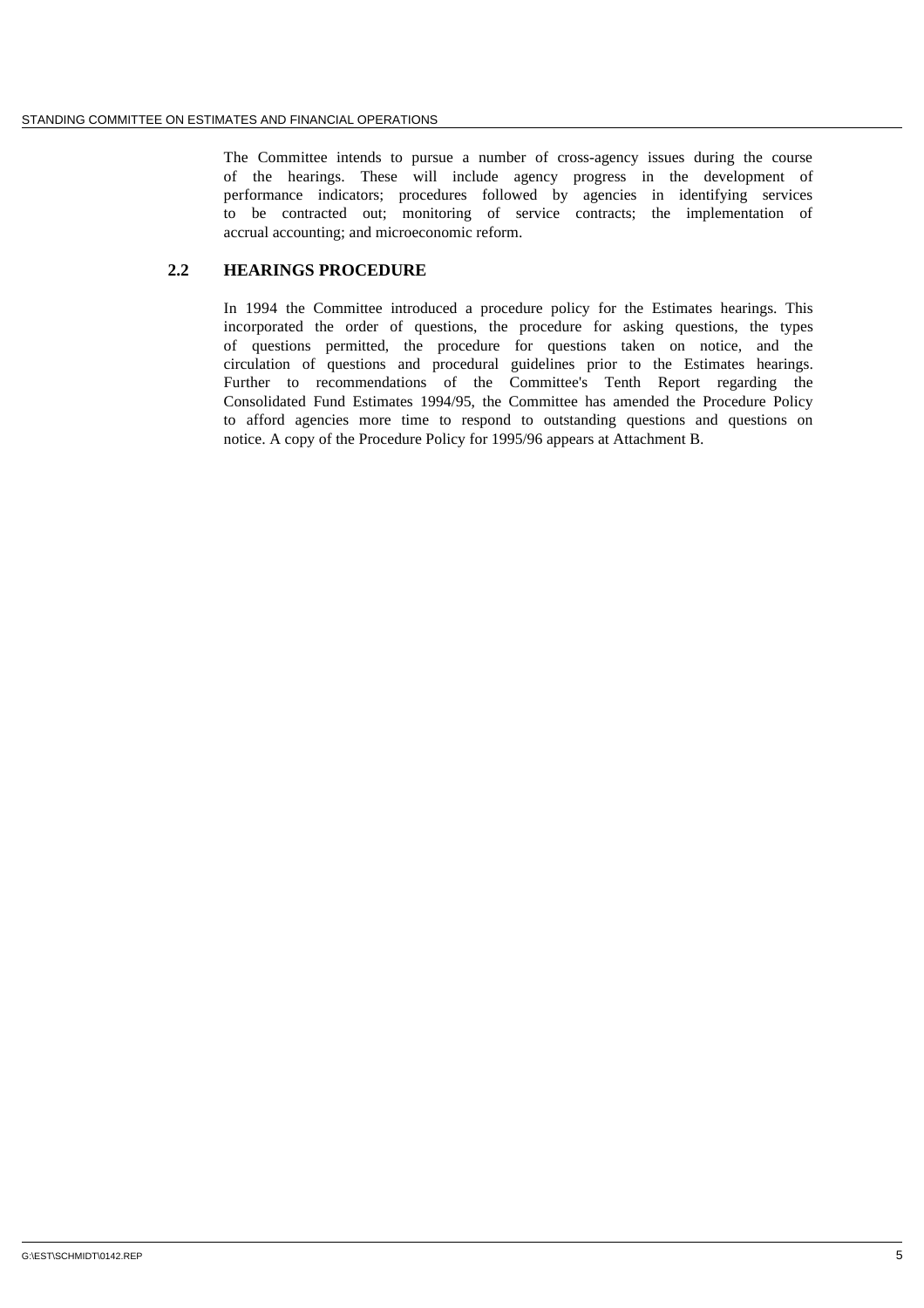# **ATTACHMENT A**

# **AGENCIES AND PROGRAMMES TO BE REVIEWED DURING THE 1995/6 CONSOLIDATED FUND ESTIMATES REVIEW**

# **AGENCY RESPONSIBLE MINISTER**

- 1. Parliament Premier<br>
2 Premier and Cabinet Premier<br>
Premier 2. Premier and Cabinet 3. Treasury Treasurer 4. Office of Energy Minister for Energy 5. Transport Minister for Transport 6. Main Roads Minister for Transport 7. Coastal Shipping<br>
8. Government Railways Commission<br>
Minister for Transport<br>
Minister for Transport 8. Government Railways Commission 9. Education Minister for Education 10. Recreation Camps and Reserves Board Minister for Sport and Recre ation 11. Sport and Recreation Minister for Sport and Recreation 12. Sports Centre Trust Minister for Sport and Recreation 13. Justice Attorney General 14. Legal Aid Commission Attorney General 15. Office of the Director of Public Prosecutions<br>
16. Conservation and Land Management<br>
Minister for the Environment 16. Conservation and Land Management 17. Health **Minister for Health** Minister for Health 18. Commissioner for Workplace Agreements Minister for Labour Relations 19. Family and Childrens' Services Minister for Family and Childrens' Services 20. Disability Services Minister for Disability **Services** 21. Police Minister for Police
-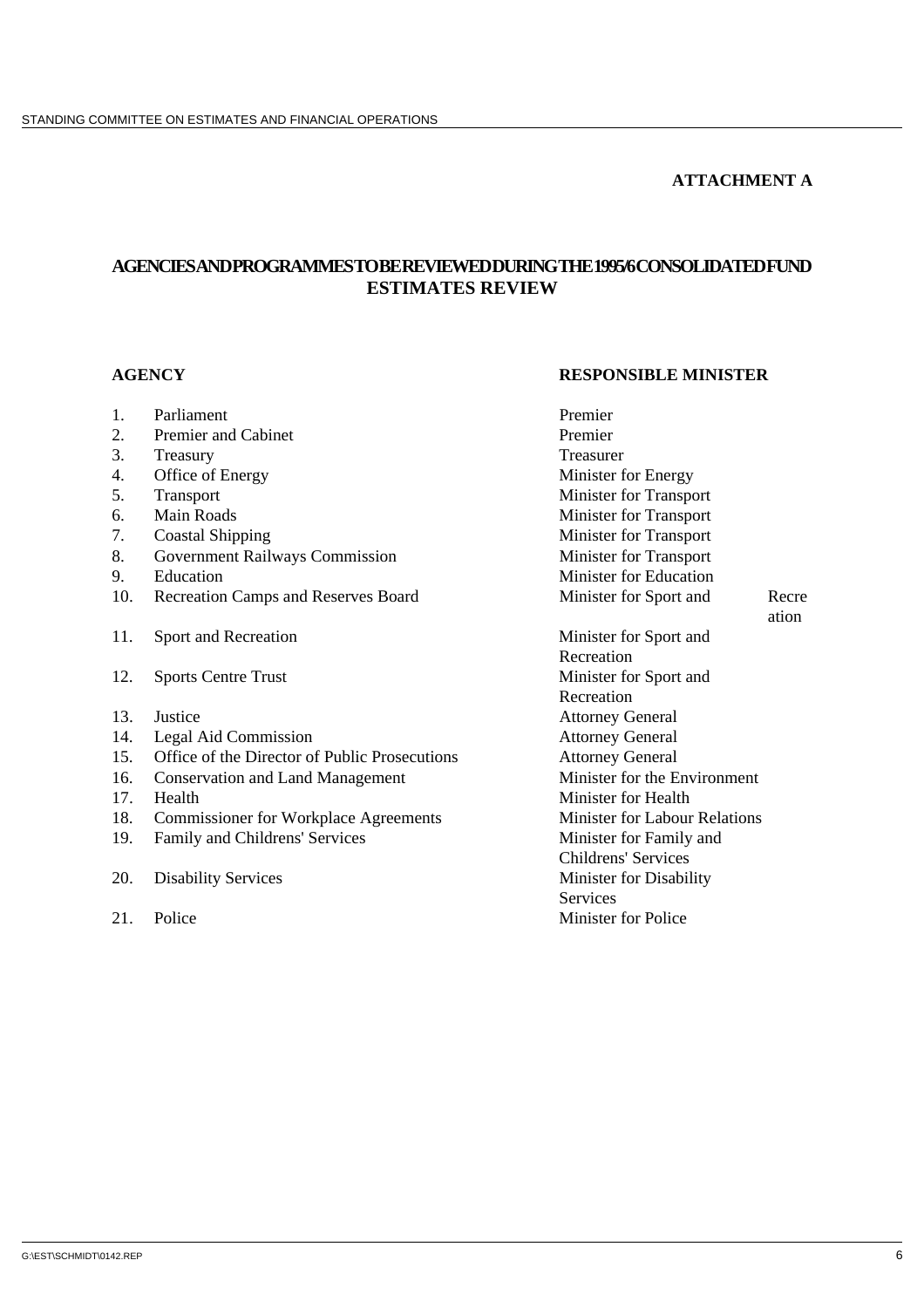### **ATTACHMENT B**

# **PROCEDURE POLICY FOR THE 1995/96 ESTIMATES HEARINGS**

### **BACKGROUND**

The Standing Committee on Estimates and Financial Operations is charged with the task of considering and reporting on the Estimates of Expenditure laid before the Council each year. The procedural focus of this review has been the annual Estimates hearings, which allow members of the Legislative Council to address questions regarding the Estimates to invited representatives of government agencies. Typically, the Chief Executive Officer and the responsible Minister for a government agency are invited to appear before the hearing for a set time. Committee members, then other Council members, direct questions to the representatives through the Committee Chair. Members ask only one question, plus supplementary questions, at a time. Questions are taken on notice if an answer cannot be supplied at the time. The hearings are usually conducted over the course of one week.

In 1993, the hearings procedure was frustrated by a large number of generic questions addressed to each department and taken on notice. In 1994, the Committee has resolved to develop formal policy for the conduct of the hearings in that year. This procedure policy has been carried over into 1995 with amendments.

# **PROCEDURE POLICY FOR THE LEGISLATIVE COUNCIL ESTIMATES HEARINGS**

#### **1. Order of questions**

Precedence will be given to questions from Committee members. Questions will only be permitted during the time allocated for the hearing. At the Chair's discretion, questions outstanding at the close of the hearing may be directed to the agency in writing through the Committee. Permitted outstanding questions should be forwarded by Members in writing to the Committee's Advisory/Research Officer within 24 hours of the close of each hearing for forwarding to the agency. Agency responses will be forwarded to the Committee Office within five working days of receipt of the question.

### **2. Procedure for asking questions**

During the hearings, questions should be directed through, and be acknowledged by, the Chair appointed for the particular hearing. Prior to the hearings, Council Members will be invited to submit any generic questions to the Committee. These will be forwarded to the relevant chief executive officer at least one week prior to the hearing. Written responses will be tabled at the beginning of each hearing.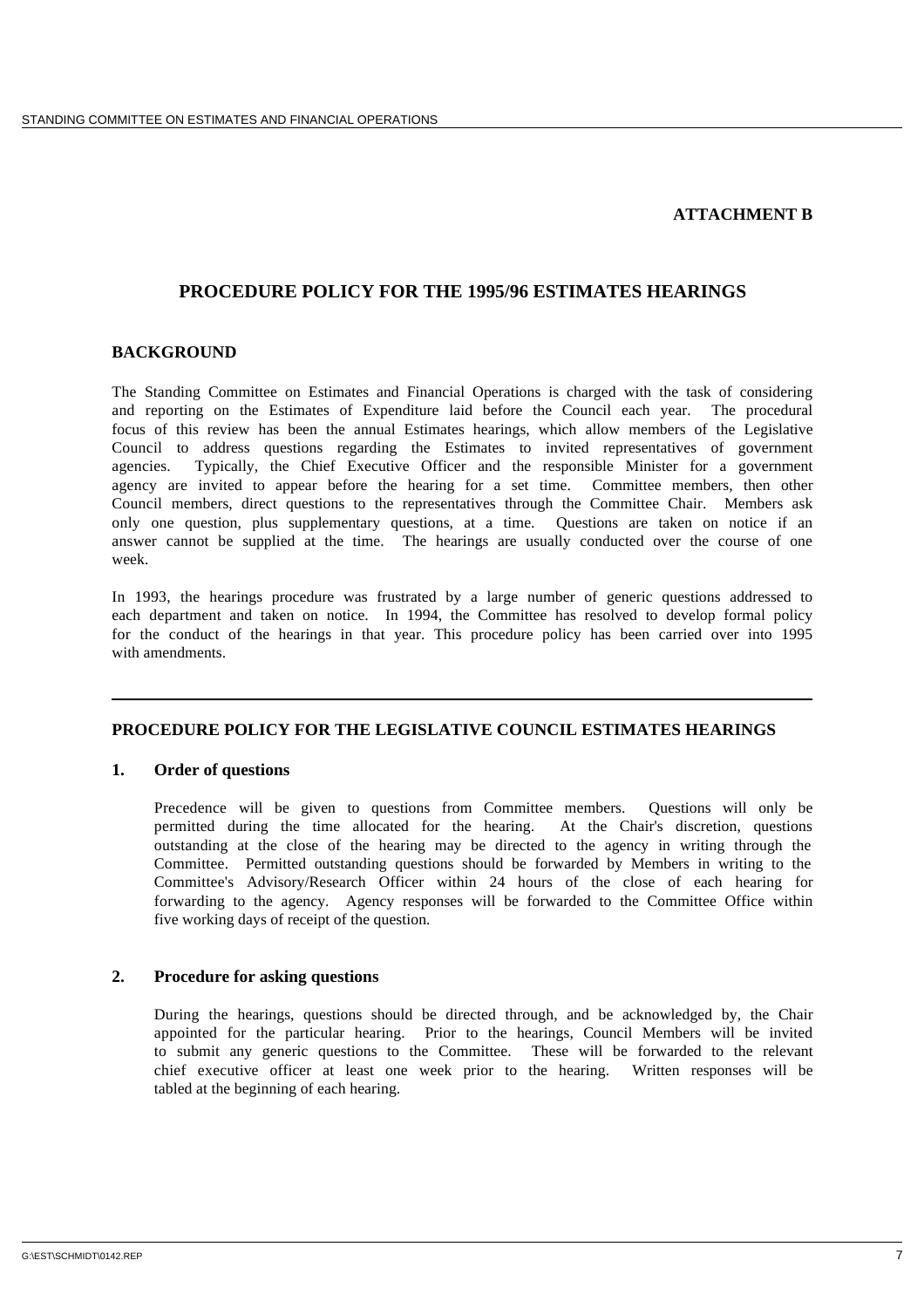### **3. Type of questions permitted**

Questions must have a reasonable connection to the Estimates and should not: relate to a division other than the division being reviewed at that particular time;

- be hypothetical; or
- be questions regarding Government policy, unless directed toward the responsible Minister (SO359).

#### **4. Questions taken on notice**

Questions that agency representatives are unable to answer during the hearing will be taken on notice. Following the hearing, the Advisory/Research Officer will forward a copy of the question as it appears in the uncorrected Hansard to the office of the Minister responsible for the relevant agency. Agency responses will be forwarded to the Committee Office within five working days of receipt of the question.

# **5. Circulation of invitations and procedural guidelines prior to the Estimates hearings**

The Committee will issue invitations and procedural guidelines as follows:

#### **(a) Agency representatives**

The Chief Executive Officer and the responsible Minister for each agency included in the review will be issued invitations to attend the relevant hearing one month in advance of the hearing date. Consistent with the spirit of Standing Order 358, the invitation will indicate the general area of interest to the Committee. Guidelines for the hearings procedure will be attached.

#### **(b) Members of the Legislative Council**

Members of the Legislative Council will be issued invitations to attend the hearings one month in advance of the date of the first hearing. The invitation will indicate the agencies to be reviewed. Guidelines for the hearing procedure will be attached.